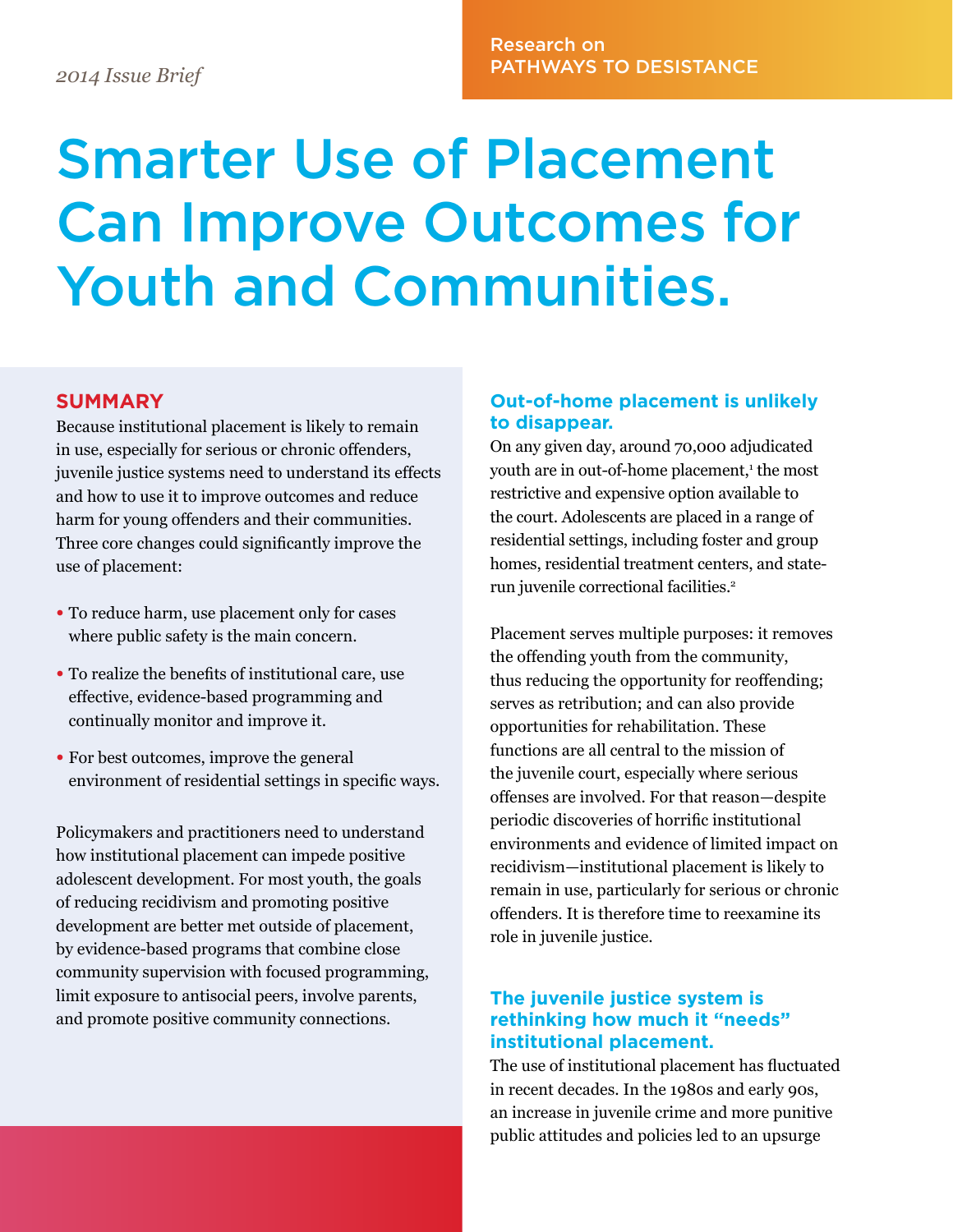in placements; that trend continued even when juvenile crime rates began to decline in the late 1990s.3 Since 1997, however, post-adjudication placements have declined, dropping 24 percent by 2009 and continuing currently.4

Two factors have fueled the decline. First, there are fewer young people coming in the front door of the system. Juvenile arrest rates have continued to decline since the mid-1990s,<sup>5</sup> and the use of community-based diversion has grown.6 This means fewer youth are reaching the point where they might be sent to out-ofhome placement.

Second, research has cast doubt on the benefits and necessity of institutional placement. Recent, well controlled analyses indicate that resources spent on institutional care return little in the way of reduced offending. In one study, similar youth in two locales with different sanctioning practices—one used confinement regularly, in the other it was rare—showed similar rates of recidivism.7 Another report—an analysis that examined outcomes for serious offenders in the Pathways to Desistance study—found no difference in re-arrest rates between adolescent offenders put on probation and those sent to placement.<sup>8</sup> Recent metaanalyses of interventions studies also show only a limited reduction in future offending following institutional placement.9 The evidence for an impact on offending from institutional placement is just not there.

### **Institutional placement itself can harm positive adolescent development.**

If institutional placement is to play a role in juvenile justice, policymakers and practitioners need to take a step back and view it in the framework of adolescent development. The fundamental questions here are: How might this experience harm an adolescent's development especially in the influential spheres of peers, school, and family—and how can we instead use it to promote positive development?10

Unfortunately, current placement practices appear to do more to undermine than promote positive adolescent development. Placement entails disruptions that make positive adjustment more difficult, and may also provide new experiences that increase the likelihood of future criminality—at odds with the principle of "do no harm."

**Peers.** One of the key developmental tasks of adolescence is learning to balance the influence of peers and family. Contrary to popular thought, peer relationships are more often positive than negative influences.11 Out-of-home placement, however, can limit the positive effects, and instead expose youth to increased antisocial behavior, along with validation for it. Whether these "social contagion" effects<sup>12</sup> occur in institutional placements has not been definitively demonstrated,<sup>13</sup> but evidence from the Pathways study shows that time in institutional placement can expand an adolescent's criminal skills. Looking at placement the way one might assess a job training program, researchers found that adolescents made more money through illegal means after an institutional placement, indicating a possible increase in criminal skills through exposure to deviant peers.14

**School.** School is where adolescents develop and express academic competence and attain many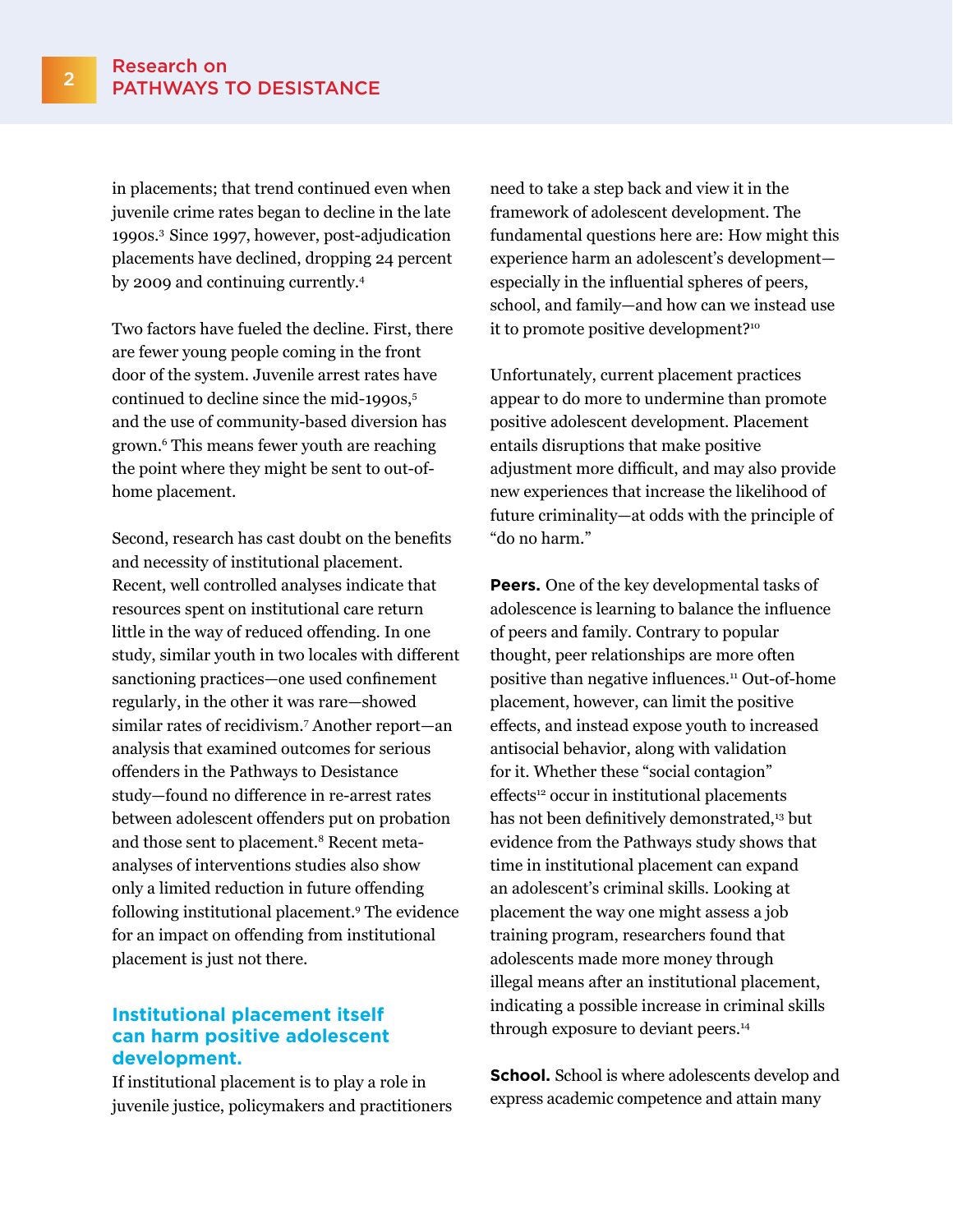of the assets they need for a successful transition to young adulthood. Educational success is also related to higher income as an adult.15 Frequent out-of-home placements disrupt the continuity and likely success of an educational career; learning is harder if you are always "catching up." These disruptions also limit a youth's ability to engage in potentially positive high-school experiences such as clubs and sports teams, and they can lead an individual to disengage from the school experience.

**Family.** Family relationships strongly influence whether and how much an adolescent gets involved in problem behaviors such as substance use and self-reported criminal activity. Close parental monitoring and positive family involvement counterbalance negative peer influences and exert a check on associations with the "wrong friends."16 Emerging evidence indicates that parental involvement in juvenile justice programming can also help reduce recidivism.17 While this is difficult to achieve with out-of-home placements far from the youth's home, efforts to involve parents are essential to successful re-entry.

## **Ways to improve institutional placement are clear, and they would make a difference.**

Given that most experts believe institutional care should be used less frequently and more effectively, how do we achieve these goals? It is clear that the current model of large institutions can be greatly improved. Smaller residential facilities closer to the home community of the youth better serve the developmental needs of adolescents and families: they provide a better structure to closely monitor relationships with antisocial peers, provide more individualized care, include parents in their programming, and develop links to services in the community that can be continued upon release.

Three changes should be priorities for practitioners and policymakers.

- **1. To reduce harm to youth and society, use placement only for cases where public safety is the main concern**. Court practice should be closely monitored to ensure that placement is used only with youth at high risk for future offending.18 Studies show that the negative effects of institutional placement are more likely to occur in adolescents at low risk of reoffending, and that we see greater reductions in recidivism following intensive institutional interventions when those interventions are focused on adolescents at higher risk of offending.<sup>19</sup> Screening offenders and limiting the use of institutional placement to the most appropriate adolescents is the first step in using it more fairly and effectively.
- **2. To increase benefits, improve programming in institutional placements.**

To realize the benefits of institutional care, institutions must use effective, evidencebased programs and must document their implementation to ensure that sound principles of practice are in place. Placements that use cognitive behavioral therapy, for instance, have lower rates of recidivism, and institutions that monitor and improve their practices to more consistently reflect "best practices" show better outcomes.20

**3. For best outcomes, improve the general environment of residential settings.**  In addition to improving the content of interventions, institutions must improve the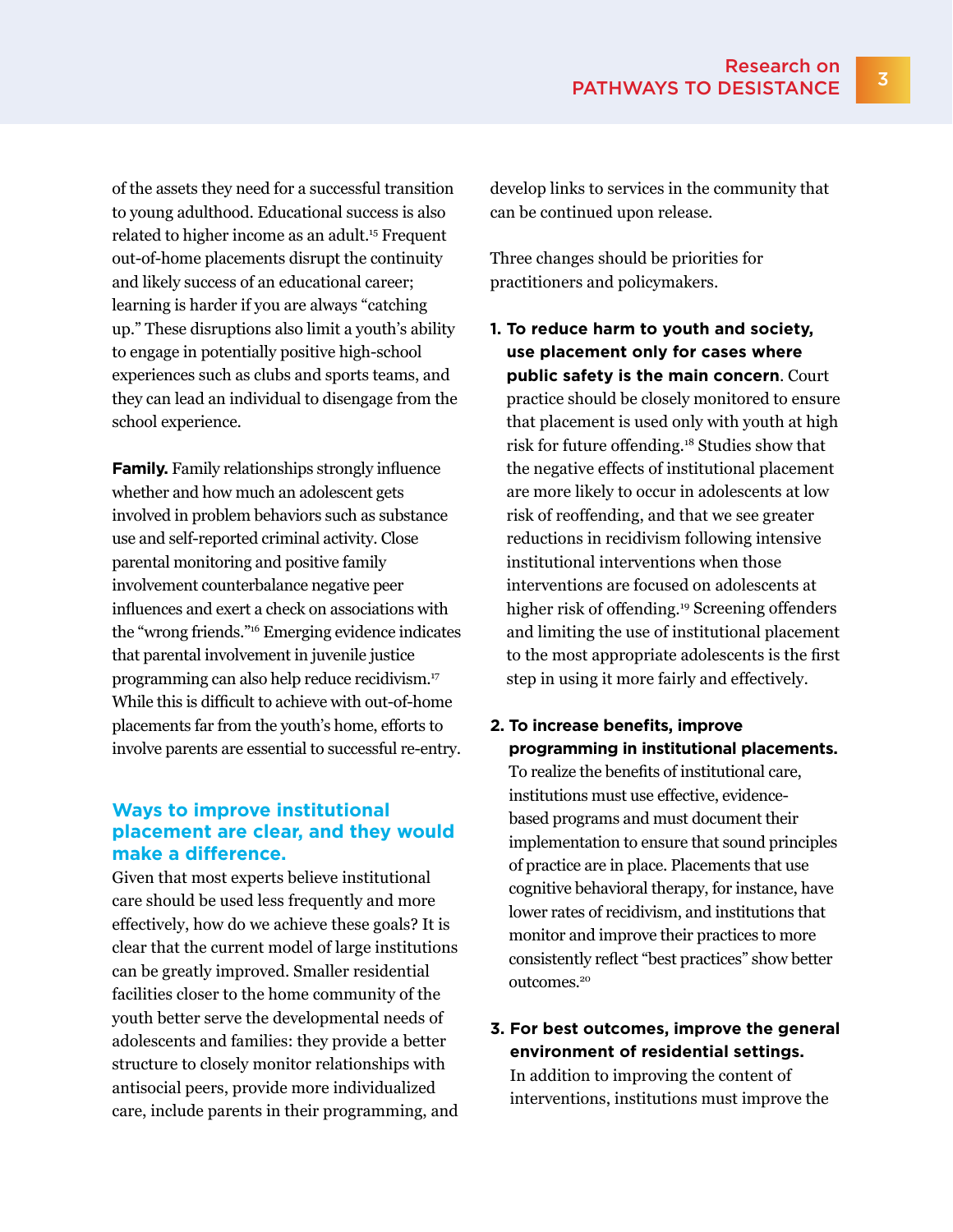environment in which they are delivered. Evidence from the Pathways study indicates that specific dimensions of the overall environment, as seen by the adolescent in that setting, make a difference when those individuals return to the community. Elements that lead to better outcomes include less harshness and higher levels of perceived fairness, a more individualized focus from care providers, less antisocial peer influence, and a focus on re-entry.<sup>21</sup> Methods for monitoring institutional environments and targeting improvements are essential to increasing their effectiveness.<sup>22</sup>

## **There are alternative ways to protect the public while meeting the considerable needs of adolescent offenders.**

While institutional placement has some undesirable consequences, simply reducing the number of adolescent offenders entering facilities is not a sufficient goal. That would abrogate the system's core missions of promoting positive development in these youth and making the community safer. Any services that replace the current system will have to reduce the negative effects of institutional placement while providing accountability, supervision, and effective, efficient interventions for identified needs. Meeting developmental needs is the path to promoting public safety in the long run.

For many youth, these goals will be better met by certain community-based programs than by confinement. The best programs give youth the tools to resist future offending and a better foundation for success in facing the next developmental challenge. These programs combine close community supervision with focused programming, limit exposure to antisocial peers, involve parents, and promote positive community connections, especially with schools. They employ evidence-based strategies to address risk factors such as substance use and antisocial attitudes, as well as broader needs like mental health and impulse control. Communities need to increase their efforts to eliminate barriers to access, and work to improve the retention of justice-involved youths in these programs.

### **The measure of success must go beyond reducing recidivism.**

A community-based, developmentally focused approach to juvenile justice has implications for how we measure success. It would force providers and the courts to move beyond recidivism as the only relevant factor, and to view adolescent offenders as more than the sum of their offense history. Like other youth, they would be seen as having the potential for growth and change, and the juvenile justice system would have to consider how it has supported or expanded this potential. Advocates for "positive youth development,"<sup>23</sup> for example, urge the juvenile justice system to support learning and growth in six life domains: work, education, relationships, community, health, and creativity. Building these into programs and evaluating a program's effectiveness at promoting skills in these areas would be a major, positive shift for the juvenile justice system.

Whatever specific programs are chosen, it is time for the juvenile justice system to expand community-based options and focus on promoting positive adolescent development. It is a clear step toward achieving community safety through promoting developmental success.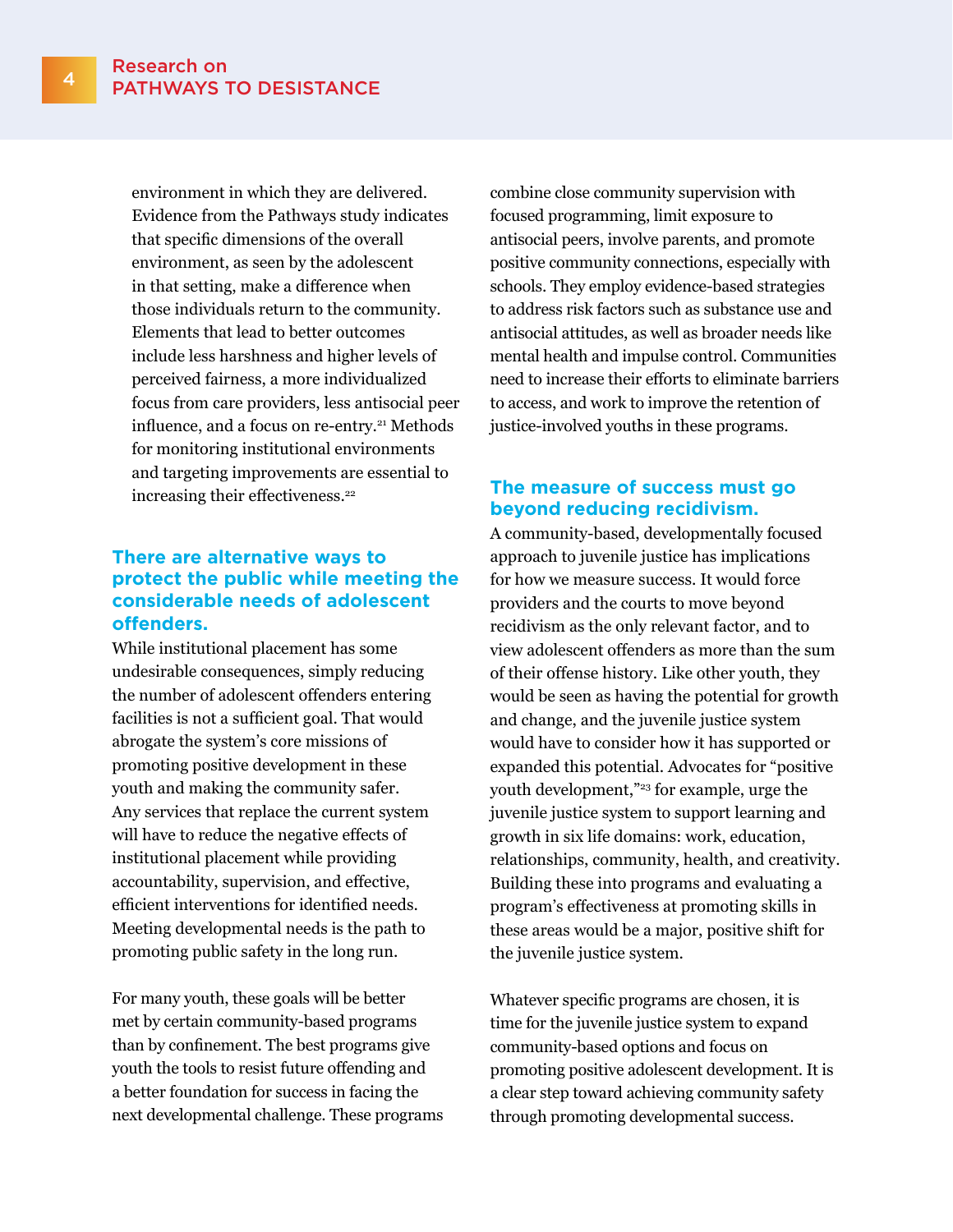#### **FURTHER READING**

[Positive Youth Justice—Framing Justice Interventions](http://www.juvjustice.org/sites/default/files/resource-files/Positive Youth Justice.pdf)  Using the Concepts of Positive Youth Development. Butts, Bazemore & Meroe, 2010. Washington, DC: Coalition for Juvenile Justice.

[The Costs of Confinement: Why Good Juvenile Justice](http://www.justicepolicy.org/images/upload/09_05_rep_costsofconfinement_jj_ps.pdf)  [Policies Make Good Fiscal Sense](http://www.justicepolicy.org/images/upload/09_05_rep_costsofconfinement_jj_ps.pdf) The Justice Policy Institute, May 2009.

- 1. Puzzanchera, C, Adams, B., Hockenberry, S (2012). *Juvenile court statistics: 2009*. Pittsburgh, PA: National Center for Juvenile Justice.
- 2. National Research Council. (2012). *Reforming Juvenile Justice: A Developmental Approach*. Committee on Assessing Juvenile Justice Reform, Richard J. Bonnie, Robert L. Johnson, Betty M. Chemers, and Julie A. Schuck, Eds. Committee on Law and Justice, Division of Behavioral and Social Sciences and Education. Washington, DC: The National Academies Press.
- 3. Hamilton, Z.K., Sullivan, C.J., Veysey, B.M., & Grillo, M.(2007). Diverting multi-problem youth from juvenile justice: Investigating the importance of community influence on placement and recidivism. *Behavioral Sciences and the Law*, 25, 137-158.

 Synder, H. (2005). Juvenile arrests 2003. Washington, DC: Office of Juvenile Justice and Delinquency Prevention.

- 4. Puzzanchera, C, Adams, B., Hockenberry, S (2012). Juvenile court statistics: 2009. Pittsburgh, PA: National Center for Juvenile Justice.
- 5. Puzzanchera, C, (2013), Juvenile Arrests 2011. Juvenile Offenders and Victims: National Report Series. Washington, DC: Office of Juvenile Justice and Delinquency Prevention.
- 6. Hamilton, Z.K., Sullivan, C.J., Veysey, B.M., & Grillo, M.(2007). Diverting multi-problem youth from juvenile justice: Investigating the importance of community influence on placement and recidivism.
- 7. Huizinga, D., Schumann, K., Ehret, B., & Elliott. A. (2004). The Effect of Juvenile Justice System Processing on Subsequent Delinquent and Criminal Behavior: A Cross-National Study . NIJ report # 205001.
- 8. Loughran, T., Mulvey, E. P., Schubert, C. A., Fagan, J., Losoya, S. H., Piquero, A. R. (2009). Estimating a Dose-Response Relationship between Length of Stay and Future Recidivism in Serious Juvenile Offenders. *Criminology, 47*(3), 699-740.
- 9. Lipsey, M.W. (2009). The primary factors that characterize effective interventions with juvenile offenders: A meta-analytic overview. *Victims and Offenders*, 4, 124-147.
- 10. National Research Council. (2012). *Reforming Juvenile Justice: A Developmental Approach*. Committee on Assessing Juvenile Justice Reform, Richard J. Bonnie, Robert L. Johnson, Betty M. Chemers, and Julie A. Schuck, Eds. Committee on Law and Justice, Division of Behavioral and Social Sciences and Education. Washington, DC: The National Academies Press.
- 11. Brown, B.B., Bakken, J.P., Ameringer, S.W., and Mahon, S.D. (2008). A comprehensive conceptualization of the peer influence process in adolescence. In M.J. Prinstein and K.A. Dodge (Eds.), *Understanding Peer Influence in Children and Adolescents* (pp. 17-44). New York, NY: Guildford Press.
- 12. Dishion, T.J., McCord, J., and Poulin, F. (1999). When interventions harm: Peer groups and problem behavior. *American Psychologist, 54*(9), 755-764.
- 13. National Research Council. (2012). *Reforming Juvenile Justice: A Developmental Approach*. Committee on Assessing Juvenile Justice Reform, Richard J. Bonnie, Robert L. Johnson, Betty M. Chemers, and Julie A. Schuck, Eds. Committee on Law and Justice, Division of Behavioral and Social Sciences and Education. Washington, DC: The National Academies Press.
- 14. Nguyen, H., Loughran, T.A., Paternoster, R., Fagan, J., Piquero, A.R. Institutional Placement and Illegal Earnings: Examining the Crime School Hypothesis. Manuscript under review.
- 15. Fagan, J. F., & Freeman, R. B. (1999). Crime and work. In M. Tonry (Ed.), *Crime and justice: A review of research* (pp. 225-290). Chicago: University of Chicago Press.
- 16. Hawkins, J.D., Catalano, R.F., and Miller, J.Y. (1992). Risk and protective factors for alcohol and other drug problems in adolescence and early adulthood: Implications for substance abuse prevention. *Psychological Bulletin, 112*(1), 64-105.
- 17. Chassin, L., Knight, G., Vargas-Chanes, D., Losoya, S., Naranjo, D. (2009). Substance Use Treatment Outcomes in a Sample of Serious Juvenile Offenders, *Journal of Substance Abuse Treatment, 36*(2), 183-194. doi: <10.1016/j.jsat>.2008.06.001 PMCID: PMC2652415.

 Greenwood, P. (2008). Prevention and intervention programs for juvenile offenders. *The Future of Children, 18*(2), 185-210.

- 18. Mulvey, E.P. & Iselin, A.M., (2008). Improving professional judgments of risk and amenability in juvenile justice. *Future of Children, 18*(2), 35-57.
- 19. Lipsey, M.W. (2009). The primary factors that characterize effective interventions with juvenile offenders: A meta-analytic overview. *Victims and Offenders, 4*, 124-147.
- 20. Ibid.
- 21. Mulvey, E. P., Schubert, C. A., Odgers, C. A. (2010). A Method of Measuring Organizational Functioning in Juvenile Justice Facilities Using Resident Ratings. *Criminal Justice and Behavior, 37*(11),1255-1277.

 Schubert, C.A., Mulvey, E.P., Loughran, T., Losoya, S. (2012). Perceptions of Institutional Experience and Community Outcomes for Serious Adolescent Offenders. *Criminal Justice and Behavior, 39*(1), 71-93.

- 22. See, for example, the Juvenile Detention Alternatives Initiative (JDAI) of the Annie E. Casey Foundation at [http://www.aecf.org/](http://www.aecf.org/work/juvenile-justice/jdai) [work/juvenile-justice/jdai/](http://www.aecf.org/work/juvenile-justice/jdai) and Performance-based standards (PbS) at [http://pbstandards.org/](http://pbstandards.org).
- 23. Butts, J.A., Bazemore, G., & Meroe, A.S. (2010). Positive Youth Justice—Framing Justice Interventions Using the Concepts of Positive Youth Development. Washington, DC: Coalition for Juvenile Justice.

The Pathways to Desistance study is a multi-site, longitudinal study of serious adolescent offenders as they transition from adolescence into early adulthood. It is funded by the John D. and Catherine T. MacArthur Foundation in partnership with federal and state agencies and other foundations. For more information, contact Carol Schubert at [schubertca@upmc.edu,](mailto:schubertca@upmc.edu) or visit the Pathways website, <www.pathwaysstudy.pitt.edu>.

Suggested Citation: Mulvey, E.P. & Schubert, C.A. (2014). *Smarter Use of Placement Can Improve Outcomes for Youth and Communities.* Chicago, IL: MacArthur Foundation.

*Models for Change: Systems Reform in Juvenile Justice*, launched in 2004, is a multi-state initiative working to guide and accelerate advances in juvenile justice, to make systems more fair, effective, rational, and developmentally appropriate

**The Resource Center Partnership** is expanding the reach of the *Models for Change* initiative—its lessons, best practices, and knowledge built over a decade of work—to more local communities and states. The Partnership provides practitioners and policymakers with technical assistance, trainings, tools, and resources for juvenile justice reform.



<modelsforchange.net>